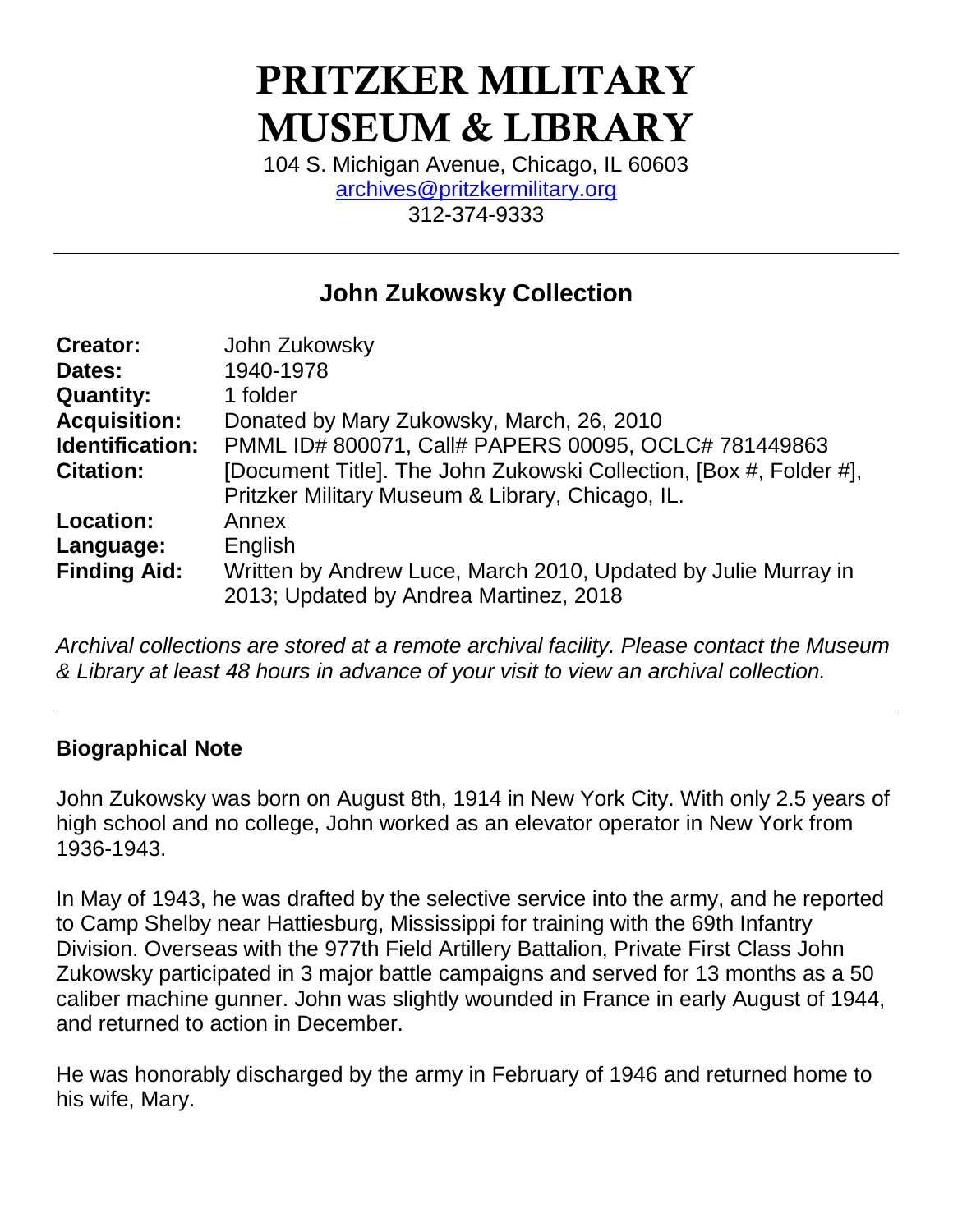## **Chronology**

| <b>Date</b>       | <b>Event</b>                         |
|-------------------|--------------------------------------|
| August 8, 1914    | <b>Birthday</b>                      |
| May 3, 1943       | Drafted into the army                |
| August 8, 1944    | Wounded in action                    |
| December 12, 1945 | <b>Awarded Combat Infantry Badge</b> |
| January 28, 1946  | <b>Awarded Good Conduct Medal</b>    |
| February 23, 1946 | honorably discharged from army       |

#### **Significant Awards**

Purple Heart Good Conduct Award Combat Infantry Badge

#### **Scope and Content of the Collection**

The John Zukowsky Collection consists of official documents and papers, medical history, awards, insignia, personal items, and photographs related to John Zukowsky during his service with the 69<sup>th</sup> Infantry Division during World War II. The majority of the collection concerning John's military service is dated from 1943-1946.

#### **Arrangement**

The collection arrived with no discernable arrangement and was rearranged chronologically in a more efficient working order by PMML staff. The collection is contained within 1 archival folder.

#### **Rights**

All other rights are held by the author or publisher. Users assume responsibility for following copyright laws as established by US Code Title 17.

#### **Related Collections**

Walter R. Noening Collection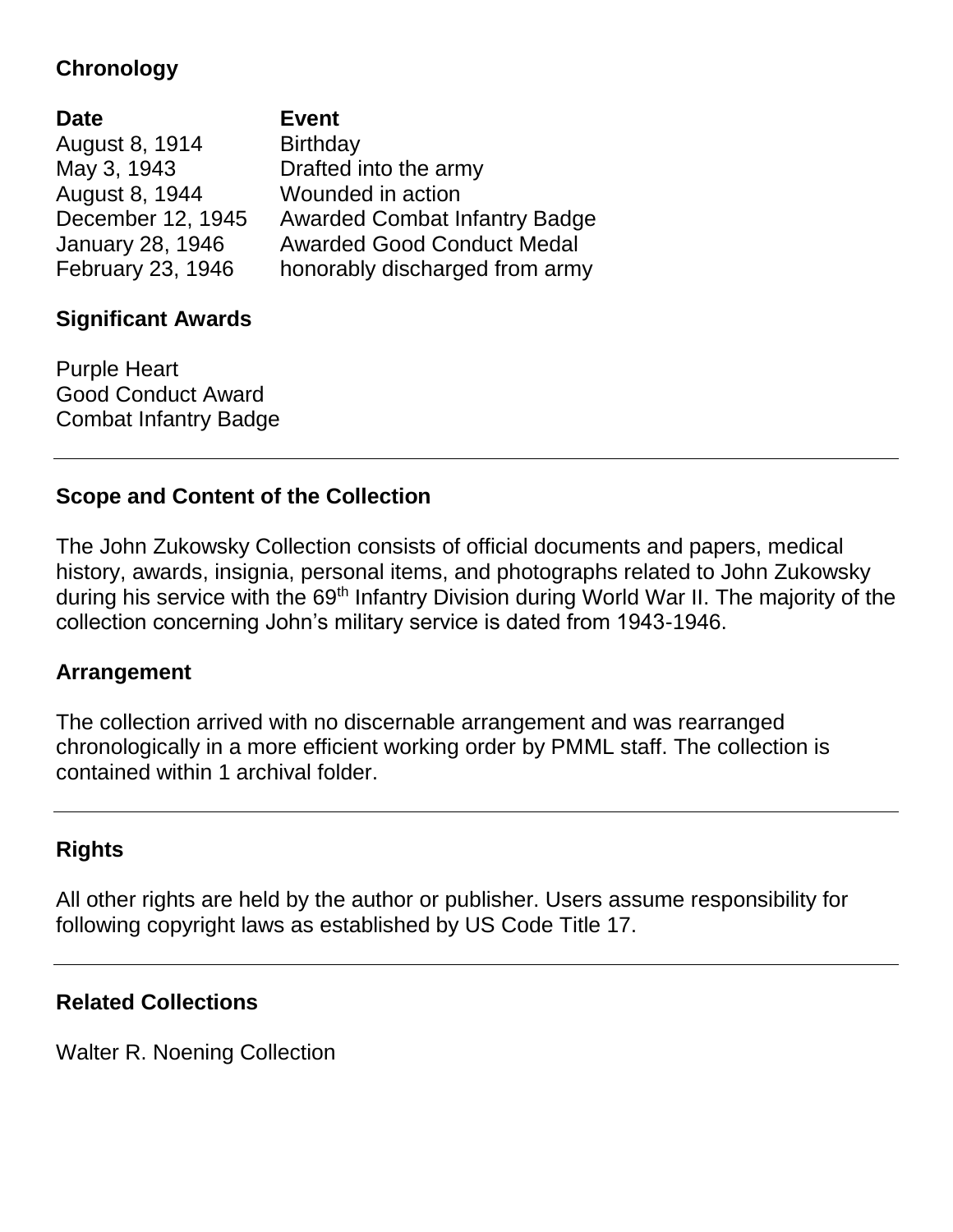# **Separations**

| <b>Item Number</b> | <b>Description</b>                                                                | <b>Date</b> | <b>Location</b> |
|--------------------|-----------------------------------------------------------------------------------|-------------|-----------------|
| 800071001          | American Campaign Ribbon                                                          |             |                 |
| 800071002          | Challenge Coins (set of 2 in<br>(box                                              |             |                 |
| 800071003          | <b>Combat Infantry Badge</b>                                                      |             |                 |
| 800071004          | <b>Combat Infantry Badge</b>                                                      |             |                 |
| 800071005          | <b>Combat Infantry Badge</b>                                                      |             |                 |
| 800071006          | Dog Tags (set of 2) issued to<br>John Zukowsky, Mary<br><b>Medallion attached</b> |             |                 |
| 800071007          | European-African-Middle<br>Eastern Campaign ribbon, 2<br>bronze star devices      |             |                 |
| 800071008          | European-African-Middle<br>Eastern Campaign ribbon, 4<br>bronze star devices      |             |                 |
| 800071009          | <b>Good Conduct Award Lapel</b><br>Pin                                            |             |                 |
| 800071010          | <b>Good Conduct Award Medal</b>                                                   |             |                 |
| 800071011          | <b>Good Conduct Award Ribbon</b>                                                  |             |                 |
| 800071012          | <b>Good Conduct Award Ribbon</b>                                                  |             |                 |
| 800071013          | <b>Good Conduct Award Ribbon</b>                                                  |             |                 |
| 800071014          | Purple Heart Award set (lapel)<br>pin, medal and ribbon, in box)                  |             |                 |
| 800071015          | <b>Purple Heart Award Ribbon</b>                                                  |             |                 |
| 800071016          | <b>Ruptured Duck Patch</b>                                                        |             |                 |
| 800071017          | World War II Victory Ribbon                                                       |             |                 |
| 800071018          | Insignia, 4th Division                                                            |             |                 |
| 800071019          | Insignia, 4th Division                                                            |             |                 |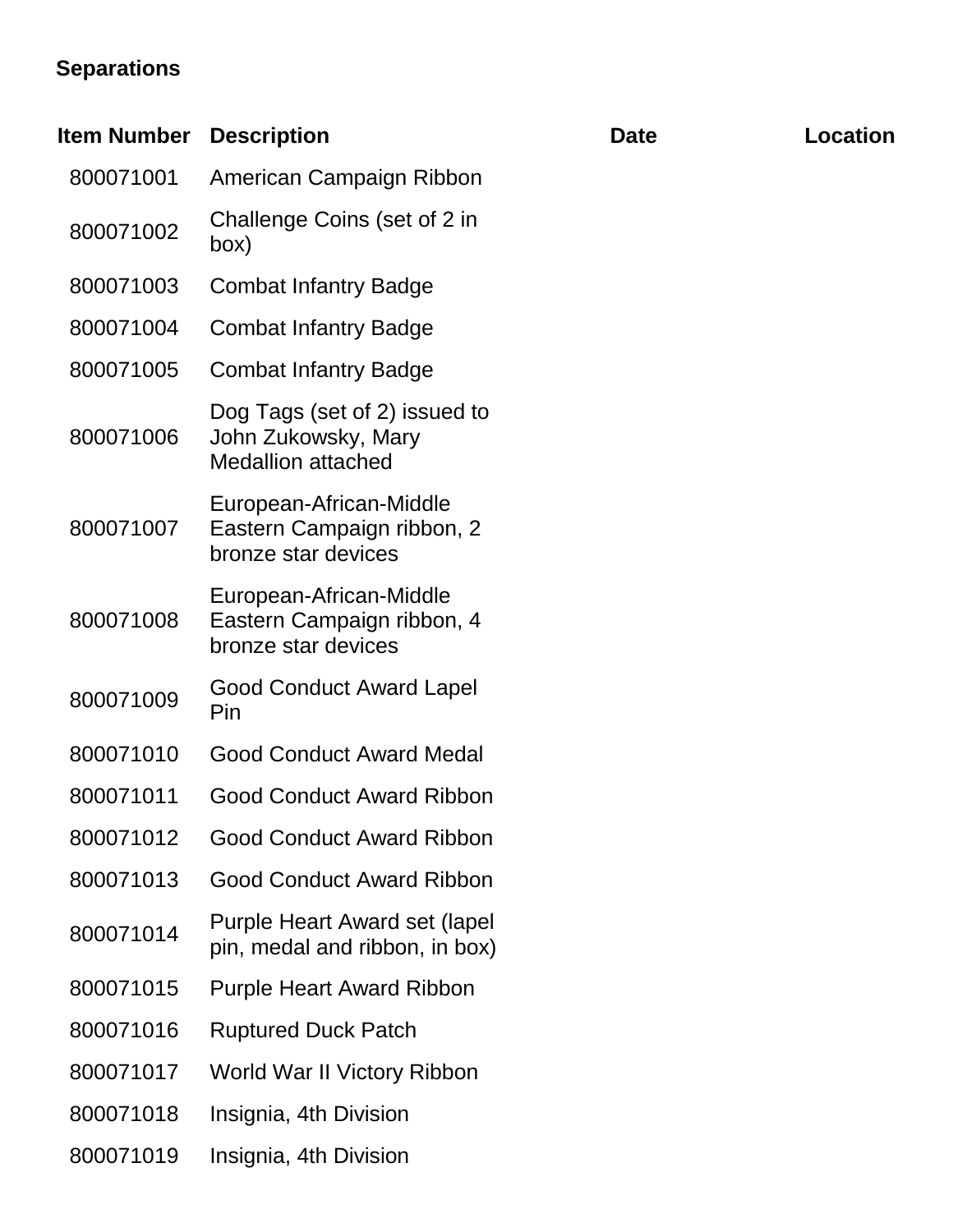| 800071020 | Insignia, Seventh Army                                                                              |                   |                           |
|-----------|-----------------------------------------------------------------------------------------------------|-------------------|---------------------------|
| 800071021 | Insignia, Seventh Army                                                                              |                   |                           |
| 800071022 | Insignia, Seventh Army                                                                              |                   |                           |
| 800071023 | Insignia, 69th Division                                                                             |                   |                           |
| 800071051 | Photograph-Reads on back<br>"Taken at side of Jewish<br>U.S.O. in Hattiesburg"                      | June, 1943        | Photographs<br>Collection |
| 800071052 | Photograph- John in uniform in<br>front of bush                                                     | 2 August, 1943    | Photographs<br>Collection |
| 800071053 | Photograph- John in uniform,<br>building in background, reads<br>"With all my love- John"           | 2 August, 1943    | Photographs<br>Collection |
| 800071054 | Photograph- John in uniform,<br>in front of tree, reads "With<br>love-John"                         | 2 August, 1943    | Photographs<br>Collection |
| 800071055 | Photograph- John in Class A<br>uniform, in front of building                                        | 20 November, 1943 | Photographs<br>Collection |
| 800071056 | Photograph- John sitting in<br>chair                                                                | 2 August, 1943    | Photographs<br>Collection |
| 800071057 | Photograph- John on top of a<br>building, reads "To Mary with<br>love- John"                        | 2 August, 1943    | Photographs<br>Collection |
| 800071058 | Photograph- John and 2 other<br>men in Class A uniforms                                             | 20 November, 1943 | Photographs<br>Collection |
| 800071059 | Photograph- Group photo,<br>reads "Myself, Boarda(?),<br>Fitzgerald, Uchber, Frich"                 | 2 August, 1943    | Photographs<br>Collection |
| 800071060 | Photograph-8x10 portrait of<br>John                                                                 | N/A               | Photographs<br>Collection |
| 800071061 | Photograph-Large group<br>photo, reads "Taken in Paris-<br>May 29th 1945". John is 3rd<br>from left | 29 May, 1945      | Photographs<br>Collection |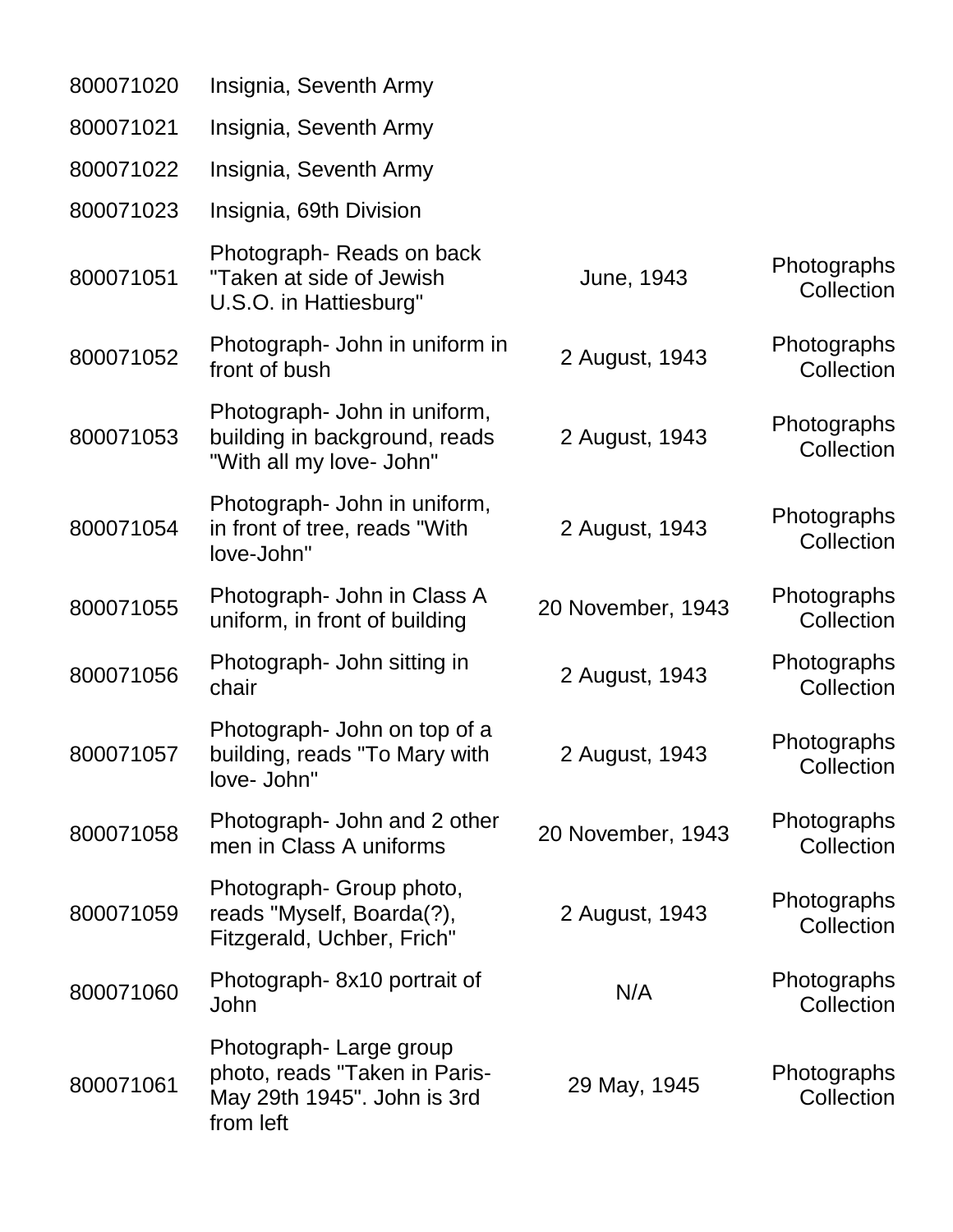### **Key Subjects**

This collection is indexed under the following headings in the Library's online catalog. Researchers interested in materials about related topics, persons, or places should search the catalog using these subject headings.

#### **Names**

Zukowsky, John

#### **Subjects**

United States Army, 69th Infantry Division, 977th Field Artillery Battalion World War 1939-1945- Europe World War, 1939-1945--Veterans--New York (State)--Biography.

#### **Container List**

| Box               | <b>Folder</b> | Item ID#  | <b>Title</b>                                                           | <b>Dates</b>                   |
|-------------------|---------------|-----------|------------------------------------------------------------------------|--------------------------------|
| <b>Small</b><br>5 | 1             |           | The John Zukowsky Collection                                           | 1940-1978                      |
|                   |               | 800071024 | <b>Registration Certificate for Selective</b><br><b>Service</b>        | 16 October,<br>1940            |
|                   |               |           | 800071025 Induction Paper into the Army                                | 3 May, 1943                    |
|                   |               |           | 800071026 V-mail from hospital to Mary                                 | 8 August,<br>1944              |
|                   |               | 800071027 | Western Union Telegram stating John<br>wounded in action               | 15 August,<br>1944             |
|                   |               | 800071028 | Letter to Mary from War Department<br>stating John returned to service | 21<br>December,<br>1944        |
|                   |               | 800071029 | Letter stating John being awarded the<br><b>Combat Infantry Badge</b>  | 12<br>December,<br>1945        |
|                   |               | 800071030 | Officer notification regarding John<br>transferring hospitals          | $17 - 21$<br>December,<br>1945 |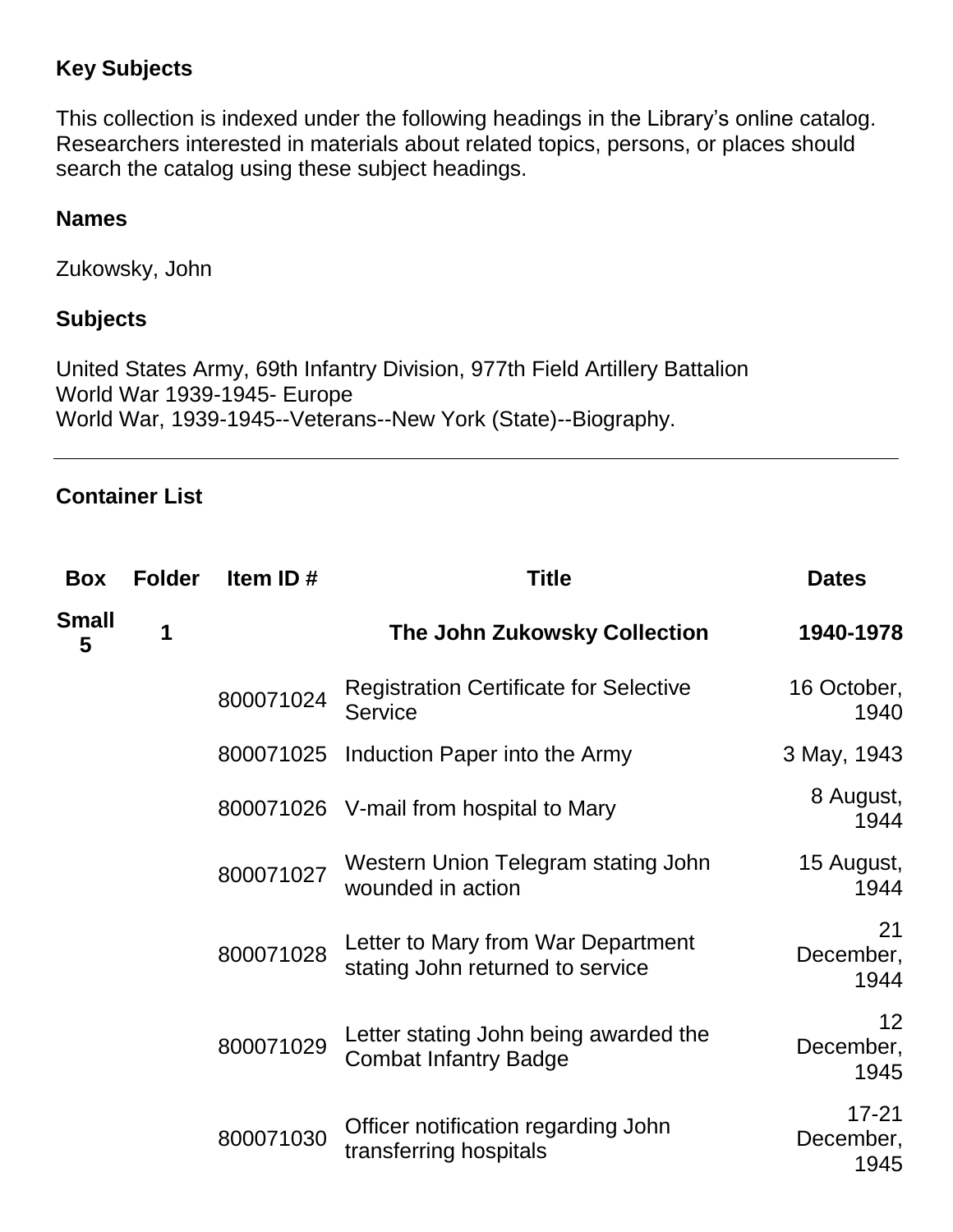| 800071031 | Letter from Harry Truman thanking for his<br>service                         | N/A                                          |
|-----------|------------------------------------------------------------------------------|----------------------------------------------|
| 800071032 | Entitlements to payment of premiums,<br>disability compensation papers, etc  | 23 January,<br>1946-30<br>September,<br>1946 |
| 800071033 | Letter awarding John and others the Good<br><b>Conduct Award</b>             | 28 January,<br>1946                          |
|           | 800071034 Hospital Release Statement                                         | 19 <sub>th</sub><br>February,<br>1946        |
| 800071035 | Information to those being Discharged by<br>the Army                         | 22 February,<br>1946                         |
| 800071036 | "Separation Qualification Record"                                            | 23 February,<br>1946                         |
| 800071037 | Honorable Discharge Letter with<br>negatives                                 | 23 February,<br>1946                         |
| 800071038 | Instructions for those who have separated                                    | 26 February,<br>1946                         |
|           | 800071039 Entitlement to Treatment Letter                                    | 26 February,<br>1946                         |
|           | 800071040 "Notice of Classification"                                         | 28 February,<br>1946                         |
| 800071041 | Honorable Discharge Enlisted Record                                          | N/A                                          |
| 800071042 | <b>Veteran's Administration Vocational</b><br><b>Advisory Service Letter</b> | 16 May,<br>1946                              |
| 800071043 | Instructions on how to care for a<br><b>Government Check</b>                 | N/A                                          |
| 800071044 | <b>Acknowledgment of Stop Payment</b><br>Request                             | 5 November,<br>1946                          |
| 800071045 | US Civil Service Commission Disability<br><b>Preference Claim</b>            | 23 January,<br>1947                          |
|           | 800071046 Medical History Report                                             | N/A                                          |